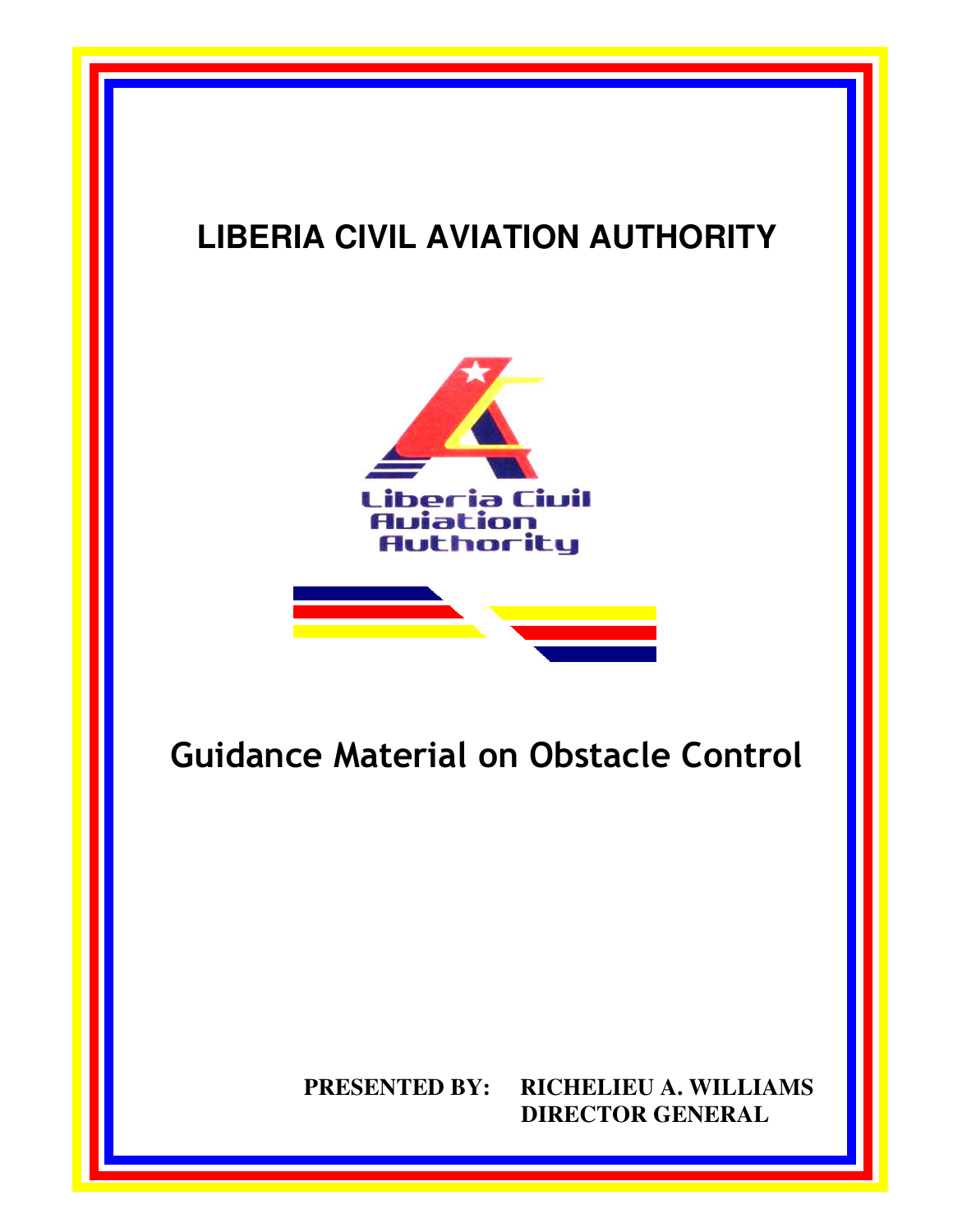

## **Table of Contents**

| 1.1  |  |
|------|--|
| 1.2  |  |
| 1.3  |  |
| 1.4  |  |
| 1.5  |  |
|      |  |
| 2.1  |  |
| 2.2  |  |
| 2.3  |  |
| 2.4  |  |
|      |  |
| 3.1  |  |
| 3.2  |  |
| 3.3  |  |
| 3.4  |  |
| 3.5  |  |
| 3.6  |  |
| 3.7  |  |
| 3.8  |  |
| 3.9  |  |
| 3.10 |  |
|      |  |
| 4.1  |  |
| 4.2  |  |
|      |  |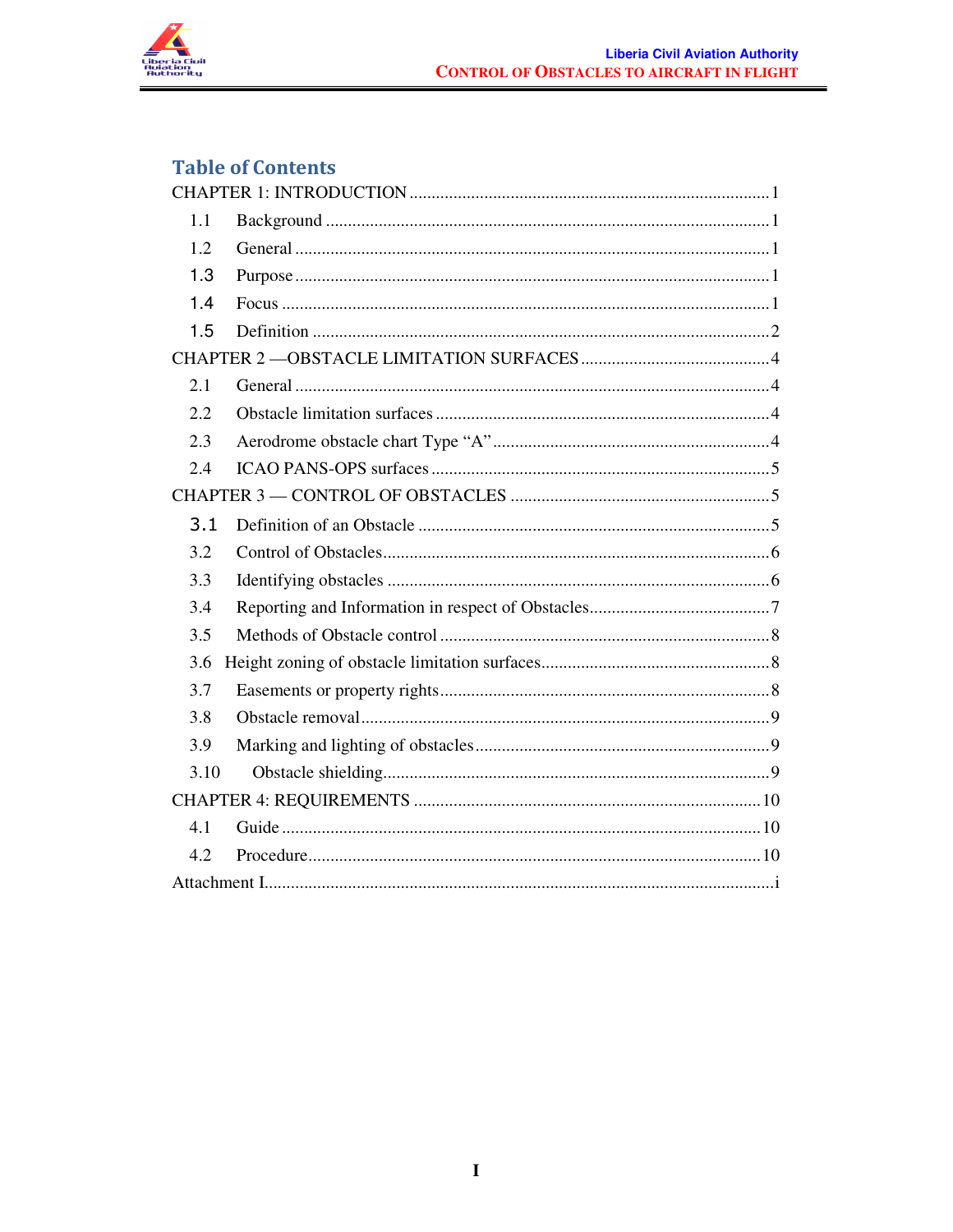

## CHAPTER 1: INTRODUCTION

#### 1.1 Background

This guidance material contains guidance for compliance with the Part 13 of the Liberian Civil Aviation Regulations (LCAAR) requirements for obstacle limitation surfaces at certificated/licensed aerodromes and operators of non-certificated aerodrome to ensure that the use of the aerodrome is not affected by obstacles. This Guidance Material can also be used by individuals and institutions whose actions may influence the Obstacle Zone of an aerodrome. Obstacle limitation surfaces are specified in ICAO Annex 14 and Airport Services Manual (Doc 9137) Part 6. The maintenance of the obstacle free surface is particularly critical to protect the minimum Descent, Takeoff and Circling altitudes established, for the regularity of aircraft movements.

This guidance material is not exhaustive in addressing the control of obstacles, particularly the wider spectrum of the ICAO PANS-OPS surfaces and obstruction charts. There are several publications available, which address the control of obstacles, and the production of obstruction charts, in detail. They should be referred to by operators of aerodromes.

#### 1.2 General

Pursuant to the Liberia Civil Aviation Act 2006, Sub-Chapter VII and LCAAR Part 13, the Authority is authorized to ensure that complete safety exists in the Liberian Airspace.

Therefore, this Guidance Material (GM) contains information about standards, practices and procedures that the Authority has found to be acceptable for compliance with the associated regulations. Consideration will be given to other methods of compliance which may be presented to the Authority. When new standards, practices or procedures are found to be acceptable they will be added to the appropriate guidance material.

Shown below is a list of publications, which can be referred to as applicable standards and practices and for further information and guidance:

- ICAO Annex 14: Aerodromes
- ICAO Annex 4: Aeronautical Charts
- ICAO Doc 9137-AN/898 Airport Services Manual Part 6: Control of Obstacles
- ICAO Doc 9137-AN/898 Airport Services Manual Part 8: Airport Operational Services

#### **1.3** Purpose

This Guidance material (GM) provides methods acceptable to the Authority for showing compliance with the requirements for continuing to meet the aerodrome design standards for the obstacle limitation surfaces in LCAAR Part 13.

#### **1.4** Focus

This material is intended for the holder of an aerodrome operating certificate issued under Part 13 of the Civil Aviation Regulations, and any other aerodrome operator who promulgates aerodrome data and information for the Aeronautical Information Publication (AIP).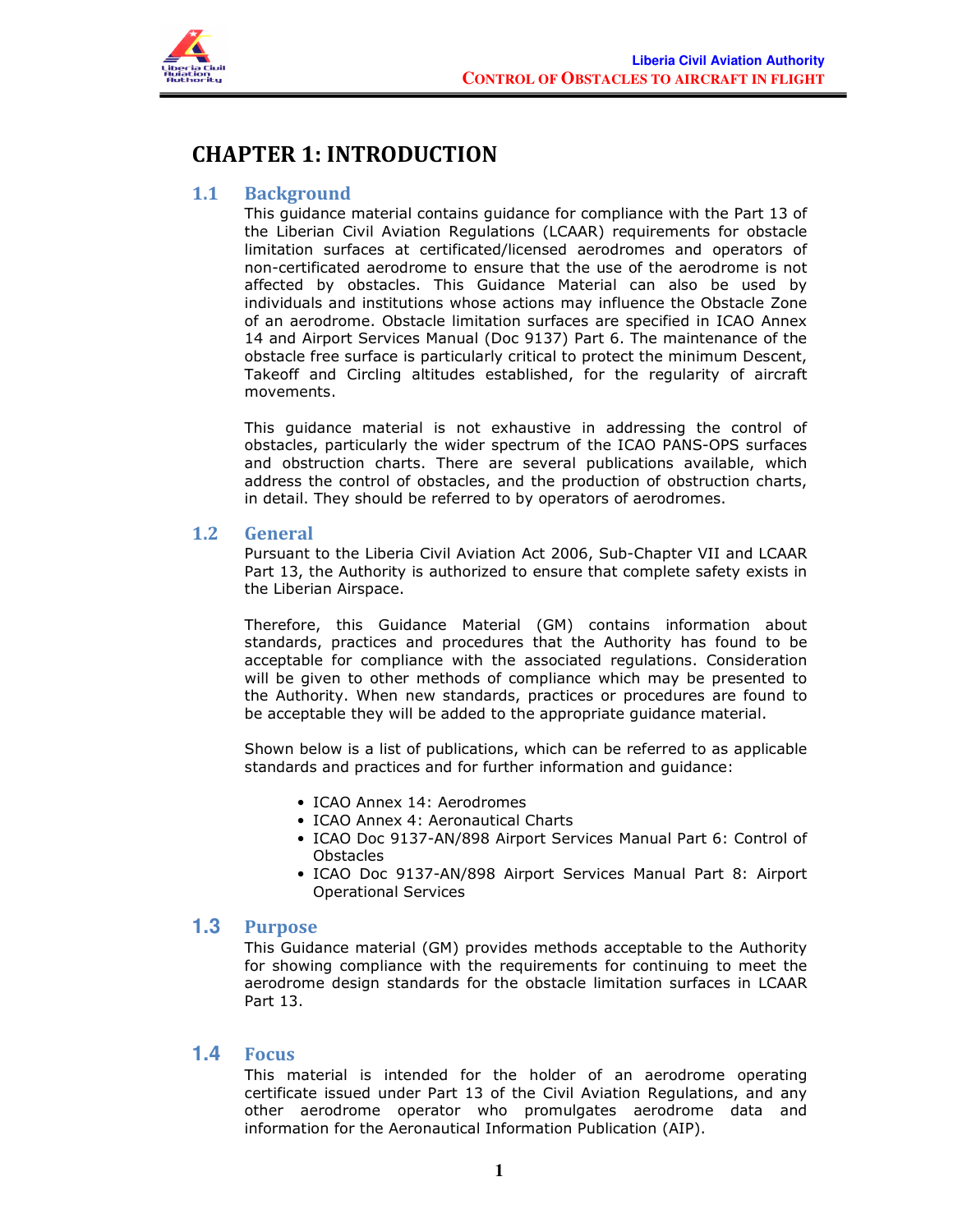

This material shall apply to existing and proposed man-made objects of permanent or temporary construction or alteration and apparatus of a permanent or temporary nature or any alteration thereto, objects of natural growth and terrain. The standards shall apply to the use of navigable airspace by aircraft and to existing or proposed air navigation facilities, licensed aerodromes, air traffic services routes including approach and departure routes to and from instrument and other runways.

#### **1.5** Definition

"AIP" means the Aeronautical Information Publication for Robert Flight Information Region required by Annex 15 to the Chicago Convention to be published by each ICAO member state providing various aeronautical data;

"the Authority" means the Liberia Civil Aviation Authority;

"the Act" means the Liberia Civil Aviation Authority Act of 2006

"**Aerodrome"** has the meaning ascribed to it in the ICAO Annex 14

"Aerodrome licensee" means the person responsible for a licensed aerodrome to whom the license for that aerodrome has been issued;

"Aerodrome reference point" means the designated geographical location of an aerodrome and is a point near the initial or planned geometric centre of the aerodrome;

"Aeronautical study" means a safety analysis associated with the operation of aircraft;

"the Convention" means the Chicago Convention;

"en-route obstacle" means an object outside the airspace defined by aerodrome obstacle limitation surfaces, extending to a height of 90 meters or more above ground level at the site of the object, thereby having significance for the en-route operation of aircraft;

"Instrument runway" means a runway intended for the operation of aircraft using instrument approach procedures;

"Licensed aerodrome" means an aerodrome in respect of which a license under the Liberia Civil Aviation Authority regulations are enforced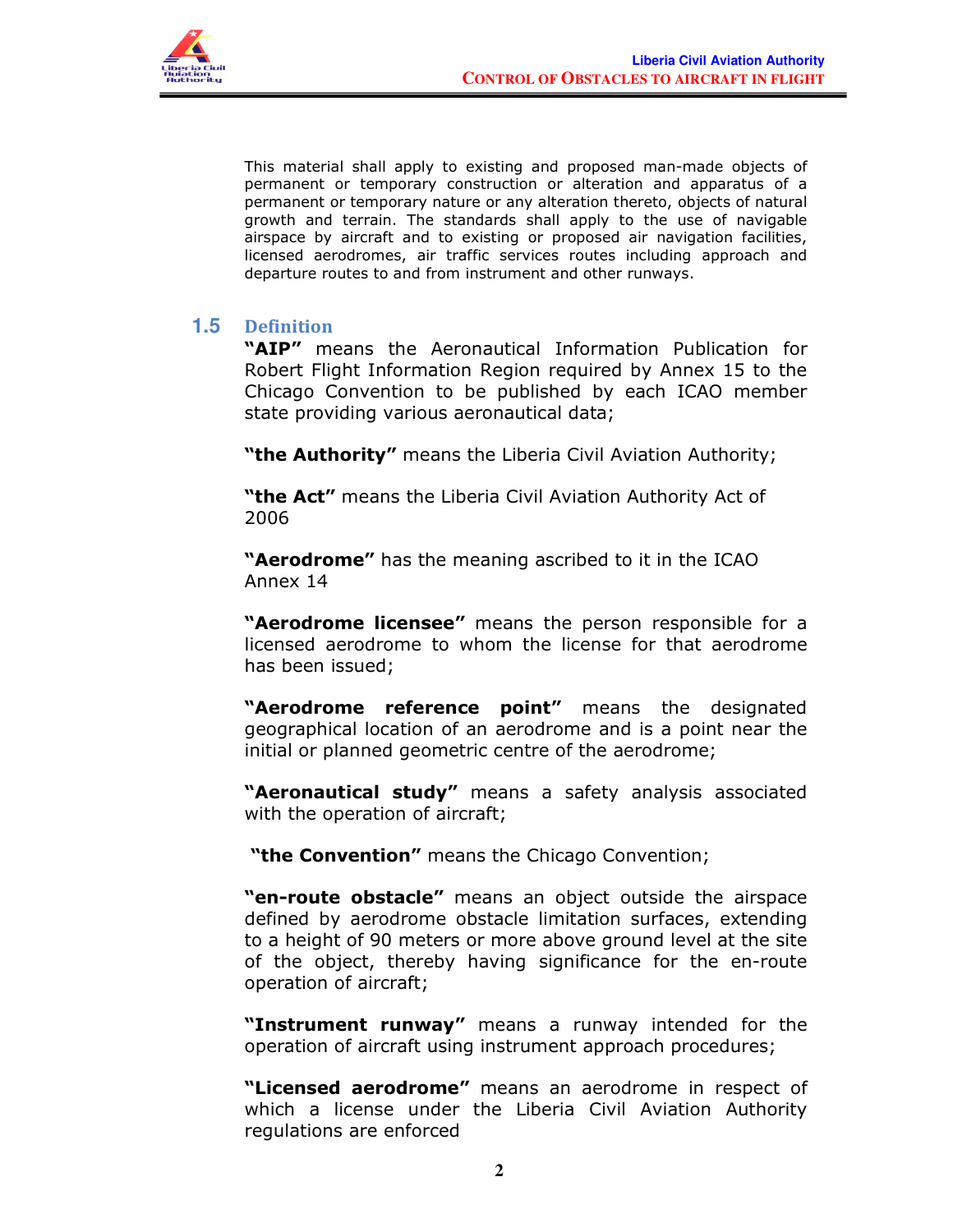

"Navigable airspace" means, for the purposes of this Order, airspace above the territory of the State which is available for the flight of aircraft;

"Obstacle" means any fixed (whether temporary or permanent) or mobile object or a part thereof that extends above a defined surface intended to protect aircraft in flight or exceeds a specific height above ground level;

"Obstacle clearance" means, in relation to an obstacle in the vicinity of an aerodrome, the lowest height or altitude above the elevation of the relevant runway threshold or the aerodrome elevation, as applicable, used in establishing compliance with the appropriate clearance criteria above an obstacle for an aircraft in flight;

**"Obstacle limitation surfaces"** means a series of imaginary surfaces in space, the dimensions and gradients of which are provided in Annex 14, which define the limits to which objects may project vertically into the airspace surrounding an aerodrome so as to permit aircraft to be operated safely. These surfaces are defined in Chapter 4 of Annex 14;

"Obstacle protection surface" means an inclined plane preceding a runway served by a visual approach slope indicator system as defined in Chapter 5 of Annex 14;

"Potential en route air navigation obstacle" means an object extending to a height of 45m above ground level at the site of the object and which thereby may have significance for the en-route operation of aircraft;

"Precision approach runway" means an instrument runway served by an instrument landing system;

**"Reference code number"** means a number assigned as part of an aerodrome reference code delineating the runway length range in accordance with the criteria of Chapter 1 of Annex 14;

"safeguarding map" means a map prepared by or on behalf of an aerodrome licensee showing the obstacle limitation surfaces for each runway or proposed runway of a particular aerodrome or proposed aerodrome or in respect of those surfaces for any development proposed to an existing runway or aerodrome for the purposes of safeguarding the aerodrome against developments which would have an adverse effect for aircraft operations;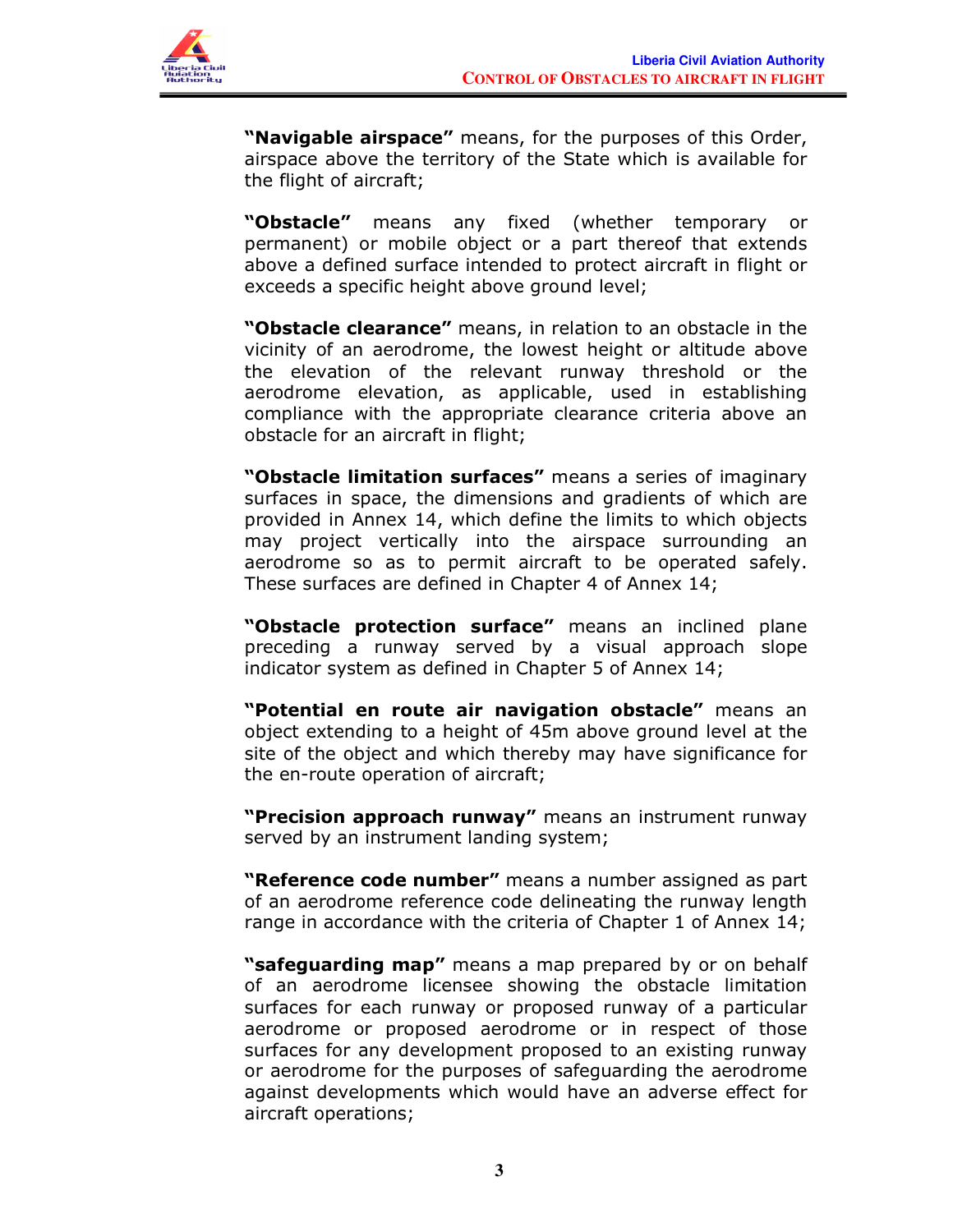

"take-off flight path area" means a quadrilateral area on the surface of the earth lying directly below and symmetrically disposed about the take-off flight path from a runway.

### CHAPTER 2 —OBSTACLE LIMITATION SURFACES

#### 2.1 General

The effective utilizations of an aerodrome may be influenced by natural features and man-made objects inside and outside the aerodrome boundary. These may result in:

- a) Limitations on the distance available for aircraft take-off and landings;
- b) The range of meteorological conditions in which take-off and landings can be undertaken; or
- c) A reduction in the payload of some aircraft types,
- d) Or all the above.

#### 2.2 Obstacle limitation surfaces

- 2.2.1. Obstacle limitation surfaces exist to protect the operations of aircrafts into and out of an aerodrome. The followings are the essential elements obstacle limitation surfaces:
	- $\triangleright$  Take-off climb surface
	- $\triangleright$  Approach surface
	- $\triangleright$  Transitional side surface
	- $\triangleright$  Inner horizontal surface
	- $\triangleright$  Conical surface
- 2.2.2. The aerodrome design specifications requires that all existing objects penetrating the obstacle limitation surfaces should, as far as practicable, be removed unless they are shielded by existing immovable objects. Detailed specifications and recommendations about the marking and lighting of obstacles are contained in the ICAO Annex 14 and Airport Services Manual (Doc 9137) Part 6.

#### 2.3 Aerodrome obstacle chart Type "A"

- 2.3.1. The aerodrome obstacle Chart Type "A" represents a profile of the take-off obstruction environment on departure from a specific runway. The basic slope shown on the chart is 1.2 percent which is below the slope of the protected take-off climb surface established for a runway intended for use by Group A aircraft.
- 2.3.2. Although objects may penetrate the 1.2 percent (1:83.3) slope, there is no need to remove any which are beneath the aerodrome design take-off climb surface (Annex 14). However, all objects shown are accountable in the calculation of the aircraft take-off performance and in some instances may affect the payload of a particular aircraft type. The extent of this limitation depends on individual circumstances, but it is possible to significantly reduce the payload penalty by judicious obstacle removal close to the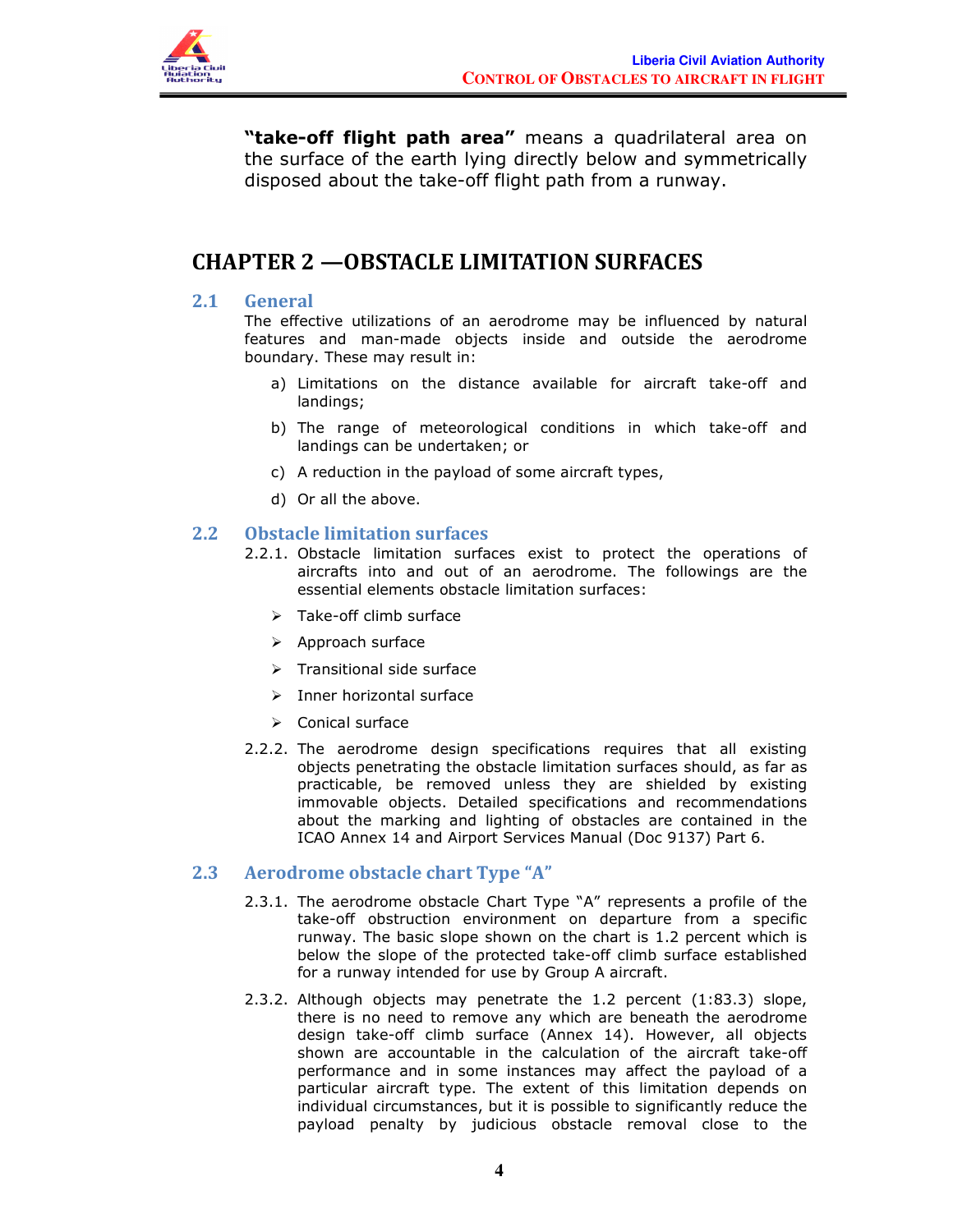

aerodrome. Conversely, it may be that an obstacle several kilometers from the aerodrome is the limiting factor.

#### 2.4 ICAO PANS-OPS surfaces

- 2.4.1. The PANS-OPS surfaces are used in the construction of instrument flight procedures. They are designed to safeguard an aircraft from collision with obstacles when flying on instruments. Pilots use minimum safe altitudes, established for each segment of the instrument procedures, which are based on obstacle clearances in the procedure areas.
- 2.4.2. Instrument flight procedure obstacle free surfaces sizes and dimensions do not usually coincide with the aerodrome design obstacle limitation surfaces. Look in PANS-OPS, Doc 8168, Volume 2 for the obstacle free surfaces needed for instrument flight approach, for missed approach procedures, and for visual maneuvering (circling) procedures.

### CHAPTER 3 — CONTROL OF OBSTACLES

#### 3.1 Definition of an Obstacle

- 3.1.1 An existing object, including a mobile object, is and a future object would be, an obstacle to air navigation if it is of greater height than any of the following heights or surfaces:-
	- (a) A height of 45 meters (136.8 ft) above ground level at the site of the object or an object which otherwise constitutes an en-route obstacle or a potential en-route obstacle, in accordance with Annex 14 and LCAAR Part 13.
	- (b) A height within a runway approach area, a runway departure area or a circling approach area, which would result in the vertical distance between any point on the object and the established minimum instrument flight altitude or height as specified for the aerodrome concerned in the "AIP" within that area to be less than the required obstacle clearance. The analysis of the significance of such obstacles may have to be determined by an aeronautical study in accordance with LCAAR Part 13;
	- (c) The surface of an obstacle limitation surface as defined in Chapter 4 of Annex 14 to the Convention;
	- (d) The surface of an obstacle protection surface as defined in Chapter 5 of Annex 14 to the Convention;
	- (e) An inclined plane surface, with a slope of either 1.2 per cent or 1.0 per cent, superimposed on a take-off flight path area and extending either to 10 kilometers or 12 kilometers respectively from the end of the runway concerned as specified in Chapter 3 of Annex 4.
- 3.1.2 The surfaces specified in paragraph (1) above may also be defined in relation to a specific aerodrome on a safeguarding map prepared by or on behalf of the aerodrome licensee and lodged with the local Authority responsible for planning in the vicinity of that aerodrome.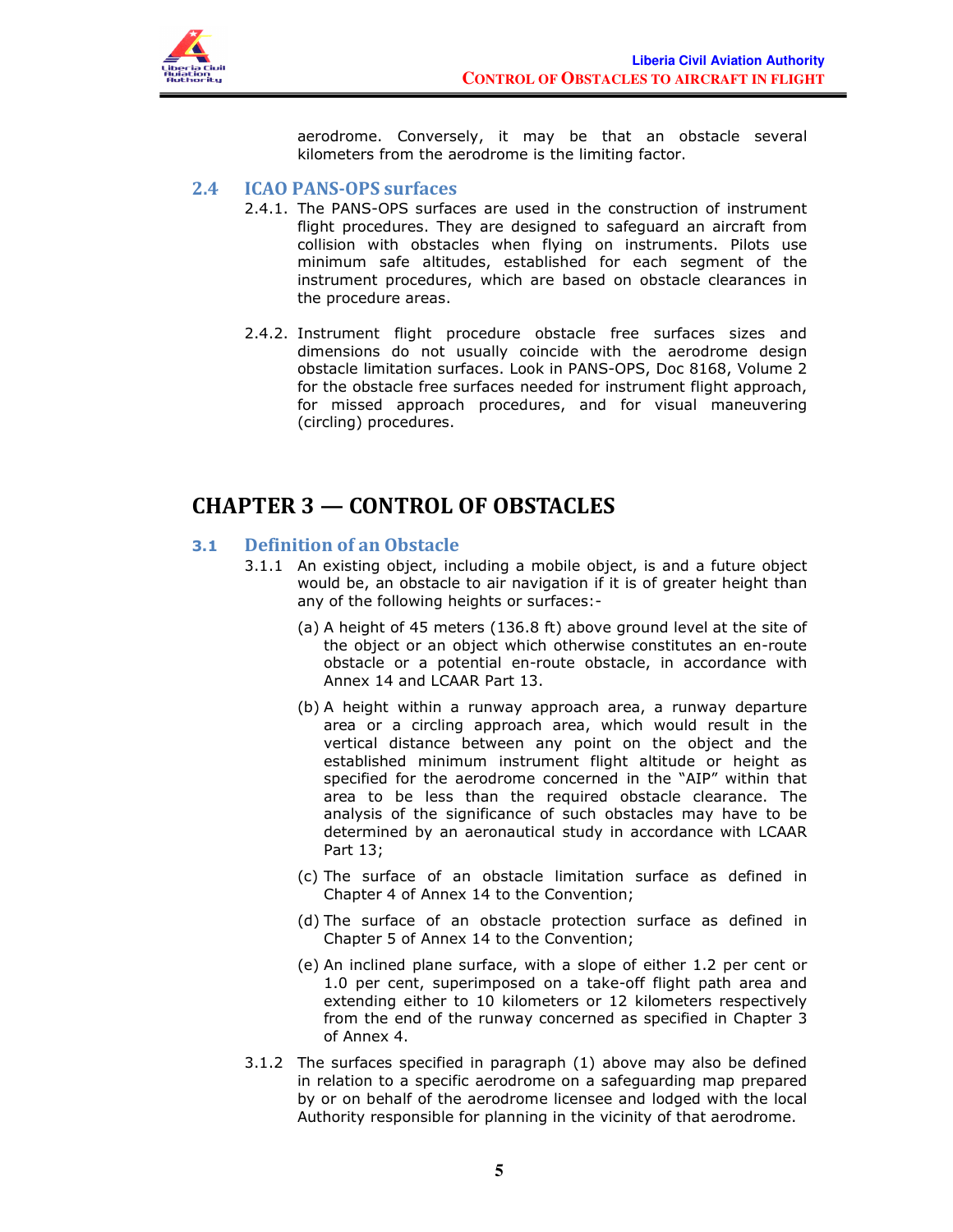

- 3.1.3 The dimensions, orientation and characteristics of these surfaces are defined in Annexes 4 and 14 to the Convention as appropriate in relation to runway size and use at the aerodrome concerned.
- NB. Height of a structure that may constitute an obstruction depends upon its location in relation to the aerodrome, runway or an aeronautical facility.

#### 3.2 Control of Obstacles

When controlling obstacles the following should not be overlooked:

- 3.2.1 Objects which penetrate the approach surface are critical since they represent an erosion of the clearance between the final approach path, and fixed or mobile obstacles on the ground. On an approach where the approach surface is significantly obstructed, the safe operation of aircraft is ensured by raising the aerodrome approach meteorological minima. If the object penetrates into the approach surface, the landing threshold is displaced, effectively reducing the available landing distance. This can have an adverse effect on the regularity of aircraft operations and could impose payload penalties on landing aircraft.
- 3.2.2 Penetration of the transitional surfaces by an obstacle results in the reduction in the clearance available whilst carrying out an approach to land or during a missed approach procedure. Such obstacles may have an adverse effect on the aerodrome meteorological minima and may need marking and lighting.
- 3.2.3 Aircraft performance requirements, applicable to take-off and climb, require all aircraft to clear all obstacles by a minimum specified margin. Objects which penetrate approach and take-off climb surfaces may impose significant payload penalties on aircraft taking off.
- 3.2.4 The inner horizontal surface is more significant for VFR operations. It also provides protection for circling aircraft following an instrument approach. It does not usually represent a critically limiting surface around a large aerodrome handling IFR traffic, except in so far that it extends beneath the approach surface.
- 3.2.5 The conical surface represents the obstacle limiting surface some distance from the aerodrome. It is often not practical to control obstacles which penetrate this surface, although it does usually provide a limit to new construction.
- 3.2.6 Controlling of obstacles is to maintain or improve the Aerodrome Obstacle Chart - Type "A" obstacle profile, based on the clear understanding of the performance requirements of the aircraft regularly using the aerodrome or those proposed to be brought into regular use.
- 3.2.7 Any obstacles which are allowed to penetrate the established PANS-OPS surfaces could raise the minimum safe altitudes of the aerodrome instrument flight procedures. This could have an adverse effect on the regularity of aircraft operations.

#### 3.3 Identifying obstacles

3.3.1 Identification of obstacles requires a complete engineering survey of all areas beneath the aerodrome obstacle limitation surfaces.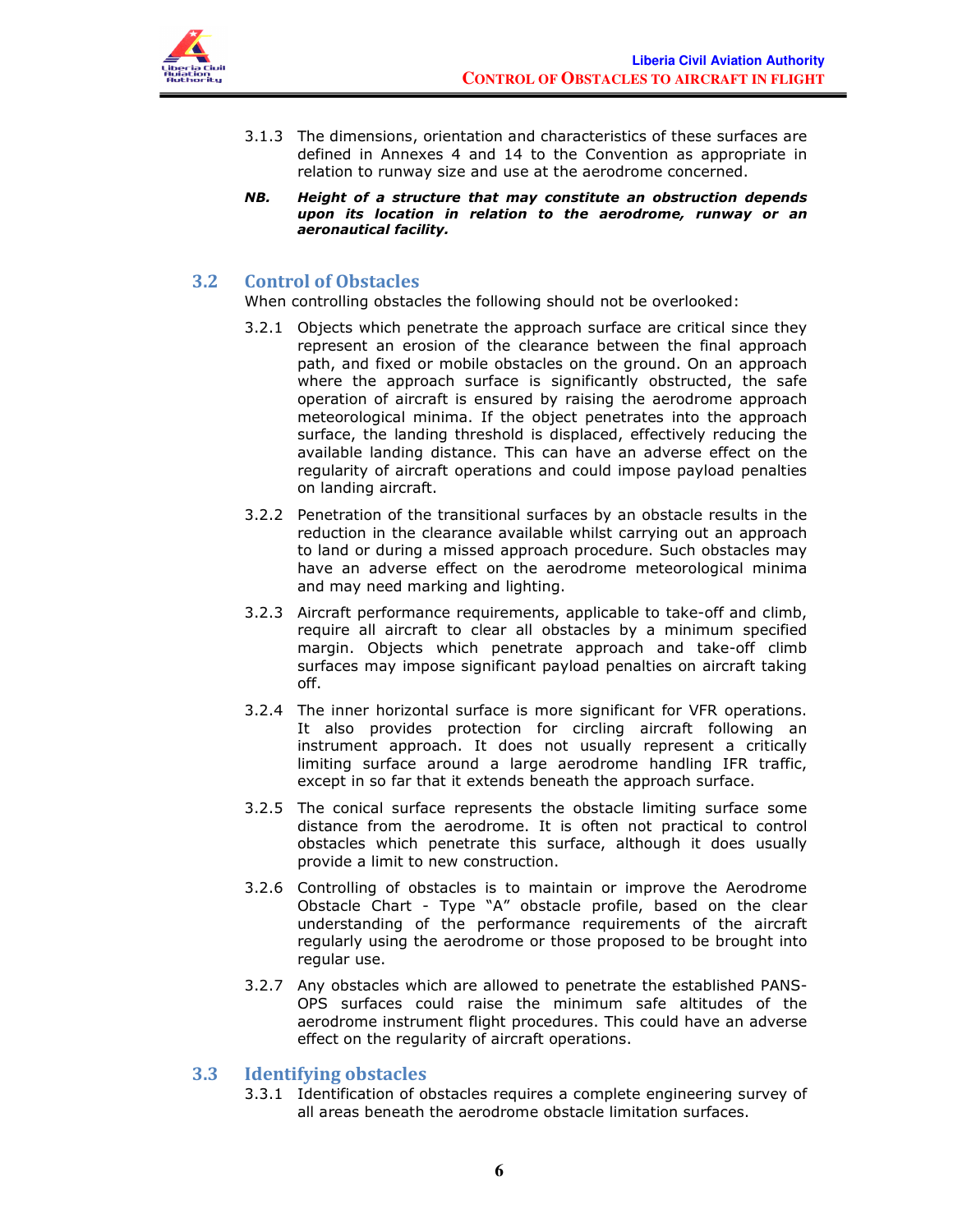

- 3.3.2 The initial survey should produce a chart presenting a plan view of the entire aerodrome and its environs. The scope of the chart should be to the outer limit of the conical, approach and take-off climb surfaces. It will need to include profile views of all obstacle limitation surfaces. Each obstacle should be identified in both plan and profile with its description and height above the datum, which should be specified on the chart. Engineering field surveys can be supplemented by aerial photographs and photogrammetry to identify possible obstacles not readily visible from the aerodrome.
- 3.3.3 The survey specification for the aerodrome obstacle chart Type "A" is contained in ICAO Annex 4; Aeronautical Charts, as it is data and information that is required to be provided for runways.
- 3.3.4 Periodic surveys should be conducted to ensure the validity of the information in the initial survey. The aerodrome operator should make frequent visual observations of surrounding areas to determine the presence of new obstacles. Follow-up surveys should be conducted whenever significant changes occur. A detailed survey of a specific area may be necessary when the initial survey indicates the presence of obstacles for which a control program is contemplated. Following completion of an obstacle control program, the area should be resurveyed to provide corrected data on the presence or absence of obstacles. Similarly, revision surveys should be conducted if changes are made, or planned, to the aerodrome characteristics such as runway length, elevation or orientation. No firm rule can be set down for the frequency of periodic surveys, but constant vigilance is required. Changes in obstacle data arising from surveys are to be notified to the Aeronautical Information Service (AIS) as soon as practicable for promulgation to the aircraft operators.

#### 3.4 Reporting and Information in respect of Obstacles

- 3.4.1 A person, who proposes to erect or to construct an object, as defined in Article 3.1.1(a) of this Guidance Material, shall first notify the Authority in writing of that intention and shall provide such information as may be requested under paragraph (3.4.3) of this Article, apart from any permission required to be obtained for the right to construct.
- 3.4.2 A person who proposes to erect or construct an object as defined in Article 3 of this Material within a radius of 10 kilometers of a licensed aerodrome shall first notify the aerodrome licensee in writing of that intention and shall, where requested, provide such information to the Authority as may be required under paragraph (3.4.3) of this Material, apart from any permission required to be obtained for the right to construct.
- **3.4.3** The Authority may require the making available to it of information relating to an obstacle, including its geographic latitude and longitude, elevation and height. See application form in Attachment I.
- 3.4.4 The Authority may require the conduct of an aeronautical study for the purposes of paragraph  $(1)(b)$  of Article 3.1 of this Guidance Material or otherwise if it considers it necessary in a particular case.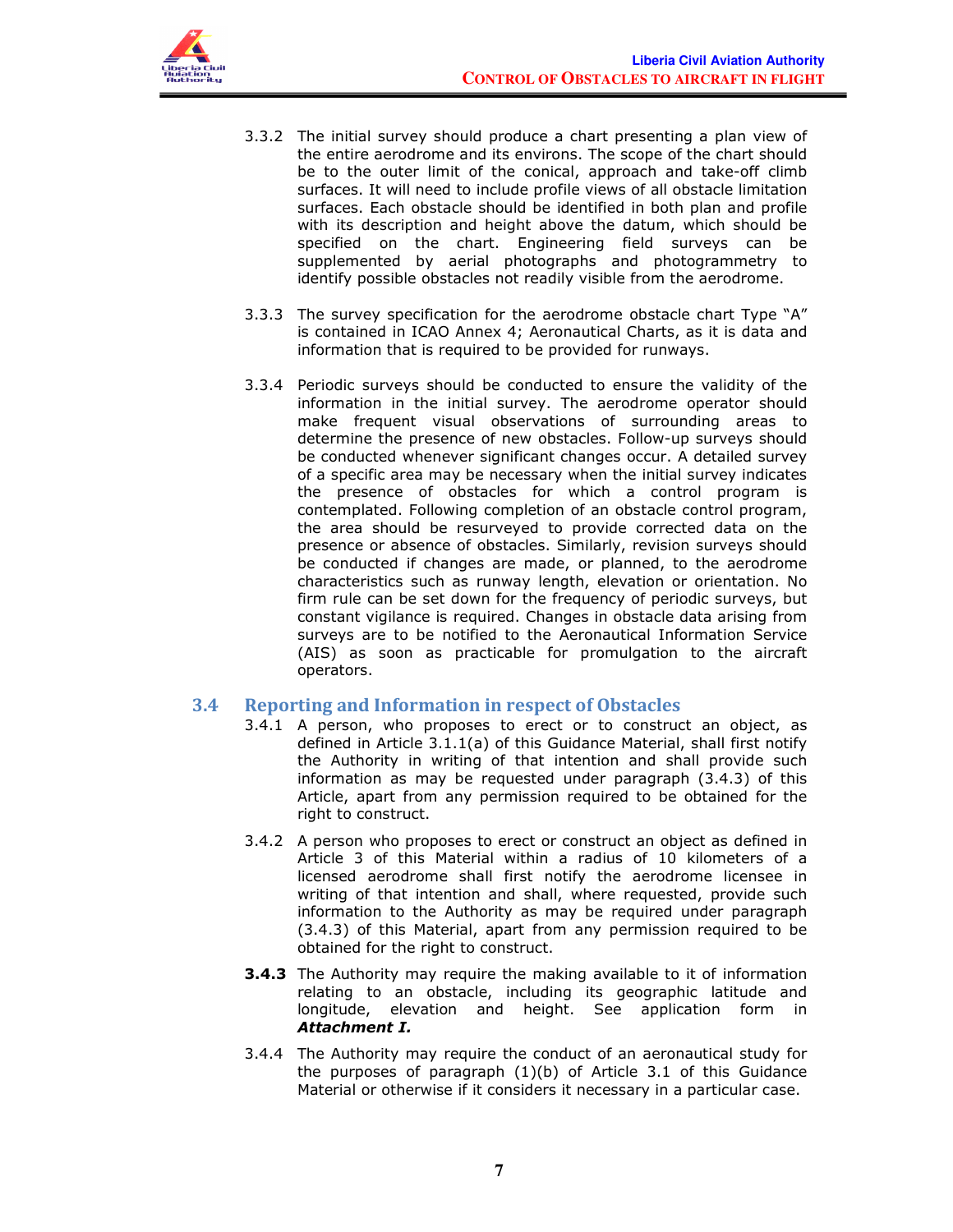

#### 3.5 Methods of Obstacle control

The viability, and safety, of aerodrome use, by aircraft operators, can be assured by establishing effective obstacle control to maintain the obstacle limitation surfaces. Control can be achieved, in a number of ways, by:

- (a) Enactment of height zoning protection by the republic;
- (b) Establishing an effective obstacle removal program; or
- (c) Purchasing of easement or property rights; or
- (d) All of these.

#### 3.6 Height zoning of obstacle limitation surfaces

- 3.6.1 The objective of height zoning is to protect the aerodrome obstacle limitation surfaces from intrusion by man-made objects and natural growth such as trees in accordance with Annex 14 and LCAAR Part 13.
- 3.6.2 This is done by the enactment of ordinances identifying height limits underneath the aerodrome obstacle limitation surfaces. The responsibility for the enactment of such an ordinance is a matter between the aerodrome operator and the local authority.
- 3.6.3 To give effect to height-zoning, a zoning map should be prepared for the guidance of the responsible local authority. The map is a composite, relating all zoning criteria to the ground level around the aerodrome. It should cover the aerodrome design obstacle limitation surfaces and, where applicable, the take-off flight path for the aerodrome obstacle chart Type "A" and any PANS-OPS surfaces.
- 3.6.4 Typical zoning ordinances shall include a statement of the purpose of, or necessity for, the action, a description of the obstacle limitation surfaces which should conform to the aerodrome design surfaces and, if applicable, the aerodrome obstacle chart Type "A" and the PANS-OPS surfaces. They should also contain a statement of allowable heights which should conform to the specifications for these surfaces. Provisions should be made, in the ordinances, for a maximum allowable height, for existing non-conforming uses, for marking and lighting of obstacles and for appeals from the provision of the ordinance. The matter of bird control could also be addressed at the same time by defining areas which the sitting of gravel pits, refuse dumps, sewage outfalls and other features, which attract birds, may be subjected to restriction in the interests of aviation safety.

#### 3.7 Easements or property rights

- 3.7.1 In those areas where zoning is inadequate the aerodrome operator may take steps to protect the obstacle limitation surfaces by other means. Examples of zoning inadequacies might be locations close to runway ends or where obstacles exist. Examples of other means might be such as gaining easements or property rights. They should include removal or reduction in height of existing obstacles and measures to ensure that no new obstacles may be erected in the future.
- 3.7.2 Where agreement can be reached, for the reduction in height of an obstacle, the agreement should include a written aviation easement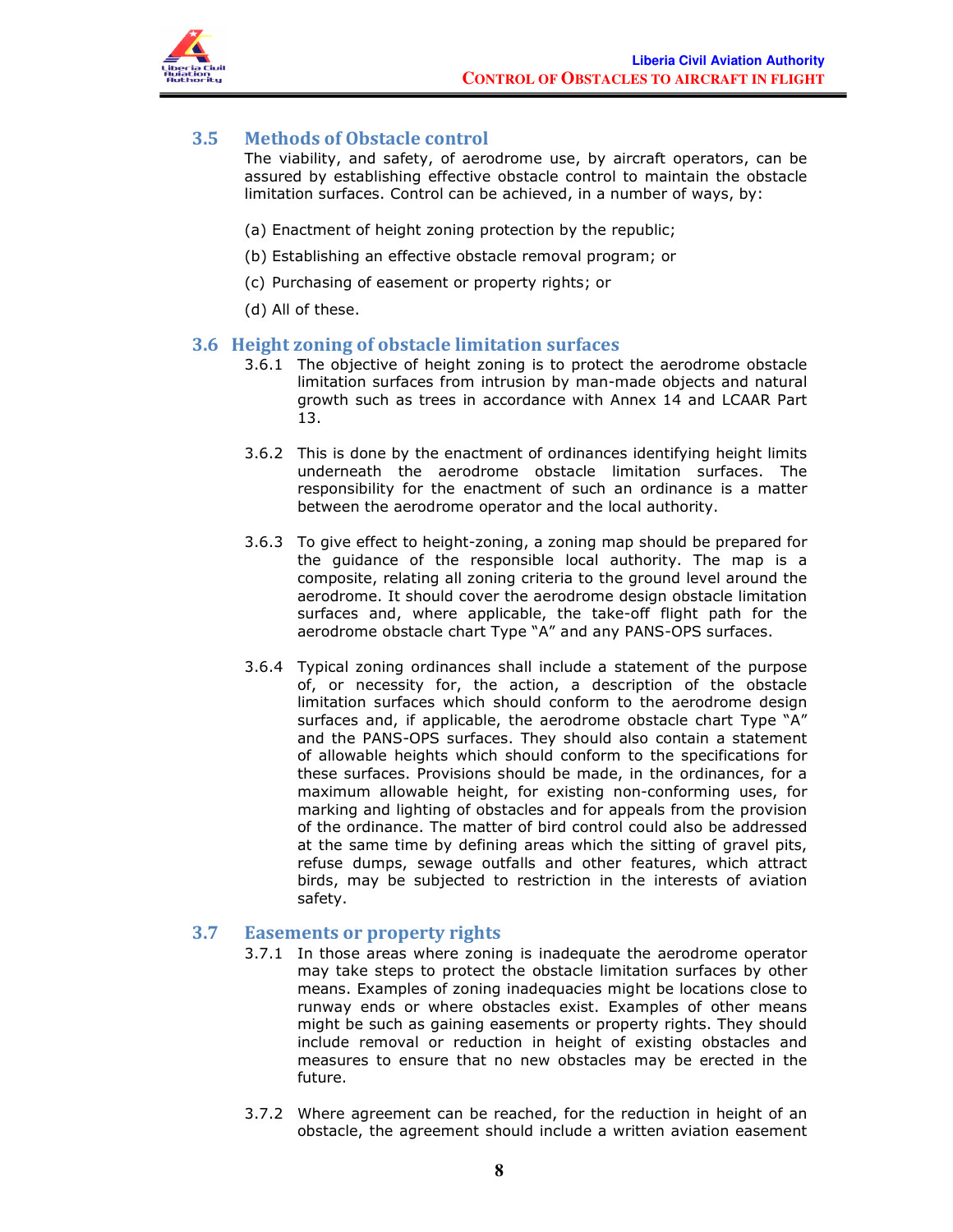

limiting heights over the property to specific levels unless effective height zoning has been established.

#### 3.8 Obstacle removal

- 3.8.1 When obstacles have been identified, the aerodrome operator should make every effort to have them removed, or reduced in height so that they are no longer an obstacle as stipulated in LCAR Part 13. If the obstacle is a single object it may be possible to reach agreement with the owner of the property to reduce the height to acceptable limits without adverse effect. Examples of such objects are a tree, a television or telecommunication aerial or a chimney.
- 3.8.2 In the case of trees, which are trimmed, agreement should be reached in writing with the property owner to ensure that future growth will not create new obstacles. Property owners can give such assurance by agreeing to trim the trees when necessary, or by permitting access to the premises to have the trimming done by the aerodrome operator's contractor. It is important to assess the growth rate of trees and trim them low enough so that the ensuing growth will be below the obstacle surface until the surface is due for next survey.
- 3.8.3 Some aids to navigation both electronic, such as ILS components, and visual, such as approach and runway lights, constitute obstacles which cannot be removed. Such objects should be frangibly designed and constructed, and mounted on frangible couplings so that they will fail on impact without significant damage to an aircraft.

#### 3.9 Marking and lighting of obstacles

- 3.9.1 LCAR Part 13 requires that where it is impractical to eliminate an obstacle, it should be appropriately marked or lighted, or both, to be clearly visible to pilots in all weather and visibility conditions. ICAO Annex 14 and Airport Services Manual (Doc 9137) Part 6, contains detailed specifications about the marking and lighting of obstacles.
- 3.9.2 Note that the marking and lighting of obstacles is intended to reduce hazards to aircraft by indicating the presence of obstacles in clear conspicuity. It does not necessarily reduce operating limitations which may be caused by the obstacle. ICAO Annex 14 specifies that obstacles be marked and, if the aerodrome is used at night, lighted, except that:
	- (a) Lighting and marking may be omitted when the obstacle is shielded by another obstacle; and
	- (b) The marking may be omitted when the obstacle is lighted by medium intensity obstacle lights by day.
- 3.9.3 Vehicles and other mobile objects, excluding aircraft, on movement areas of aerodromes should be marked and lighted, unless they are used on apron areas only.

#### 3.10 Obstacle shielding

The principle of obstacle shielding is employed to permit a more logical approach to restricting new construction and to the requirements for marking and lighting of obstacles. Shielding principles are employed when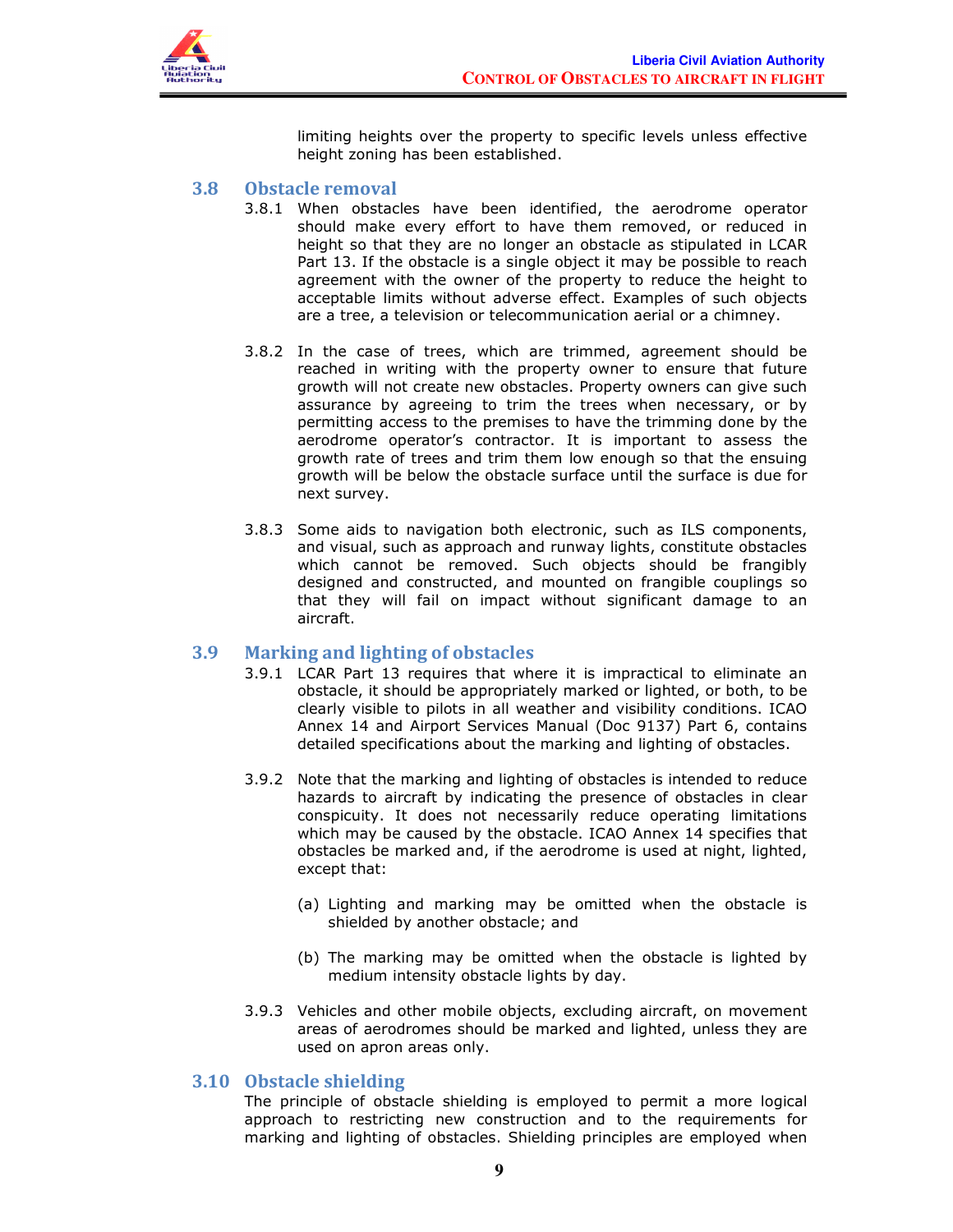

some object, an existing building or natural terrain, already penetrates above one of the aerodrome design obstacle surfaces. If the obstacle is permanent, then additional objects within a specified area around it can penetrate the surface without being obstacles. The original obstacle dominates or shields the surrounding area. Further guidance material on the principle of obstacle shielding is contained in ICAO Doc 9137-AN/898, Airport Services Manual, Part 6, Control of Obstacles.

## CHAPTER 4: REQUIREMENTS

This Guidance Material defines obstacles to aircraft in flight for the purpose of airspace protection in the republic, adjacent to and in the vicinity of aerodromes and elsewhere and specifies reporting and information requirements with respect thereto. In the interest of airspace protection in the republic, the Authority requires that any individual or institution who wishes to put up high rising structure in Liberia apply to the Authority in writing for the proposed structure to be evaluated for the determination of a Hazard or no Hazard to Air Navigation.

#### 4.1 Guide

- 4.1.1. Any structure within 10nm (60760ft) radius of an existing or proposed aerodrome must be brought to the notice of the Authority for an aeronautical survey to be conducted prior to the construction.
- 4.1.2. Beyond 10nm radius of an existing of proposed aerodrome any structure which is 46m (150ft) or higher above ground level must be brought to the attention of the Authority for an aeronautical survey to be conducted prior to the construction.

#### 4.2 Procedure

4.2.1. Applicant must apply to the Director General of the Authority in writing to:

The Director General Liberia Civil Aviation Authority Harbel, Margibi County Liberia

4.2.2. Complete a form, see **Attachment I**. The completed form will provide the Authority with information required for evaluation.

The following components will be required:

- a. The height of the construction
- b. The exact geographical co-ordinates of the proposed site (that is, Latitude and Longitude), according to WGS 84 Geodetic System
- c. A topographical map indicating the location of the proposed structure on the map
- d. Evaluation of the proposed site above mean sea level.
- 4.2.1 Upon receipt of the application the Authority will assess the application and provide the applicant with a quotation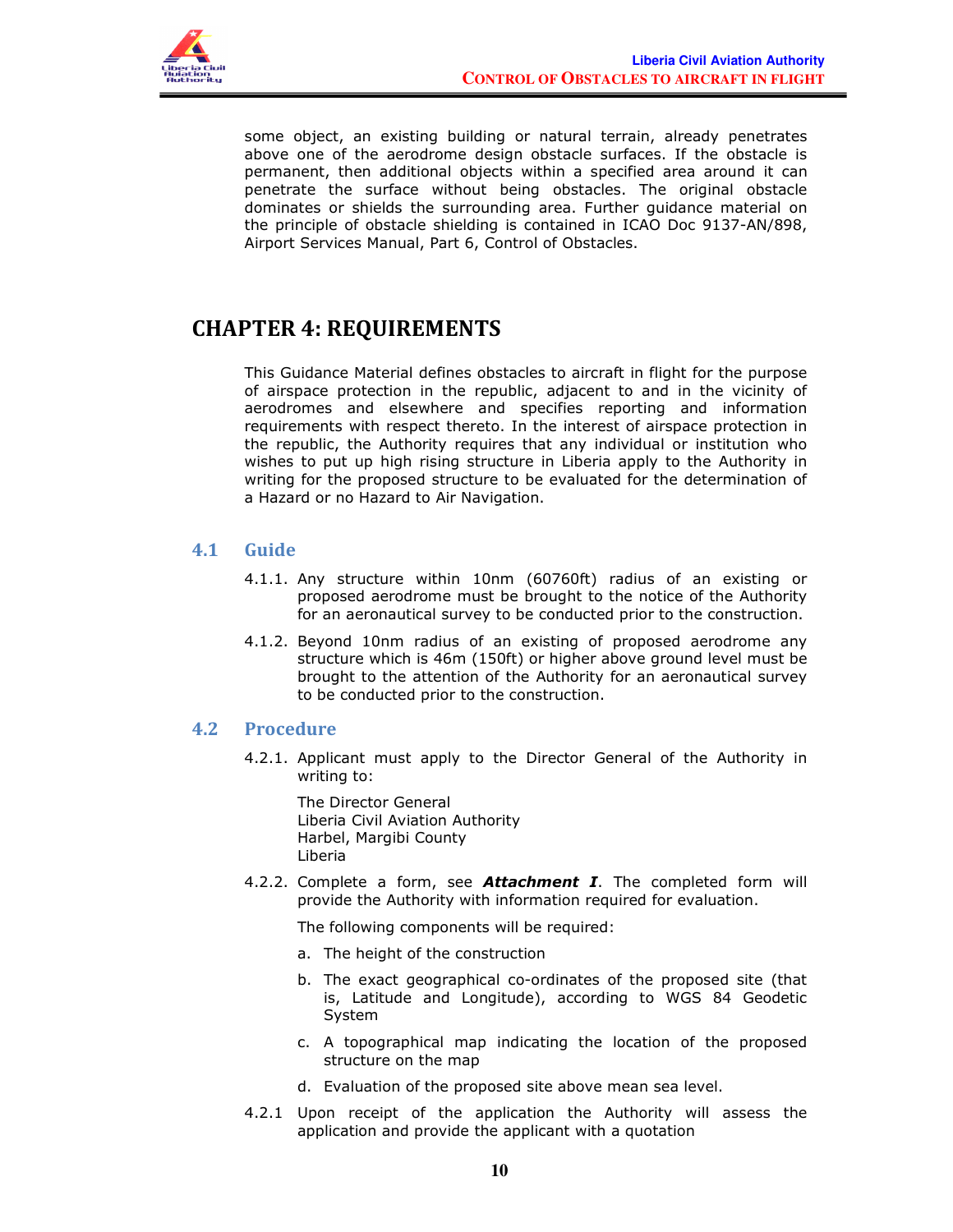

- 4.2.3. The Authority shall inspect the proposed site
- 4.2.4. The findings will be communicated to the applicant by the Authority
- 4.2.5. The Authority will require an applicant to mark (paint) and light a structure in accordance with this Material Guidance, where necessary.
- 4.2.6. Upon completion, the applicant shall notify the Authority of final inspection
- 4.2.7. Approved structures shall be subjected to periodic inspections to ensure compliance with lighting, marking and maintenance requirements.